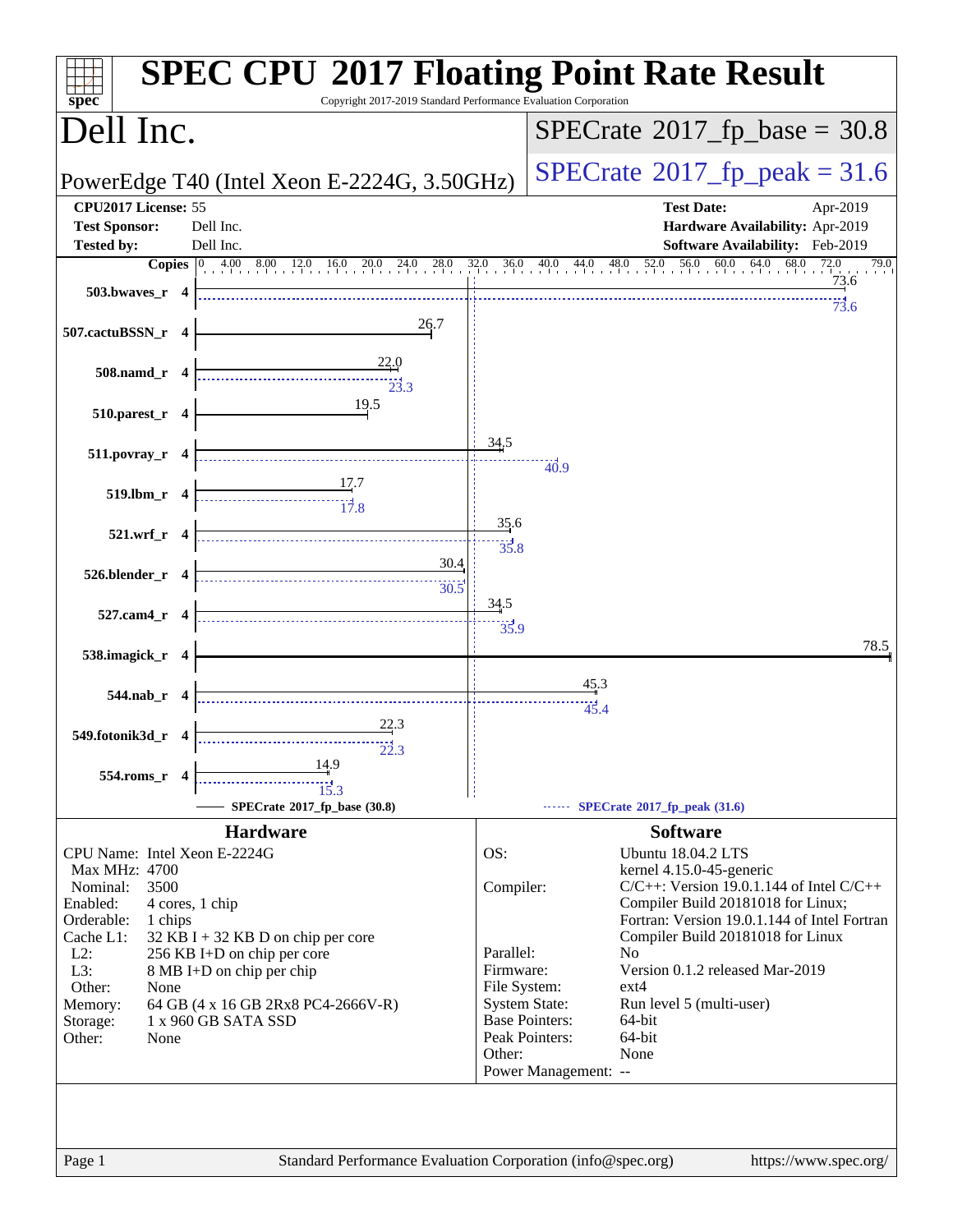| <b>SPEC CPU®2017 Floating Point Rate Result</b>                                                          |                |                |       |                |             |                |       |                |                |              |                |                                             |                                 |              |
|----------------------------------------------------------------------------------------------------------|----------------|----------------|-------|----------------|-------------|----------------|-------|----------------|----------------|--------------|----------------|---------------------------------------------|---------------------------------|--------------|
| spec<br>Copyright 2017-2019 Standard Performance Evaluation Corporation                                  |                |                |       |                |             |                |       |                |                |              |                |                                             |                                 |              |
| Dell Inc.                                                                                                |                |                |       |                |             |                |       |                |                |              |                | $SPECTate$ <sup>®</sup> 2017_fp_base = 30.8 |                                 |              |
| $SPECTate@2017fp peak = 31.6$<br>PowerEdge T40 (Intel Xeon E-2224G, 3.50GHz)                             |                |                |       |                |             |                |       |                |                |              |                |                                             |                                 |              |
| CPU2017 License: 55<br><b>Test Date:</b><br>Apr-2019                                                     |                |                |       |                |             |                |       |                |                |              |                |                                             |                                 |              |
| <b>Test Sponsor:</b><br>Hardware Availability: Apr-2019<br>Dell Inc.                                     |                |                |       |                |             |                |       |                |                |              |                |                                             |                                 |              |
| <b>Tested by:</b>                                                                                        | Dell Inc.      |                |       |                |             |                |       |                |                |              |                |                                             | Software Availability: Feb-2019 |              |
| <b>Results Table</b>                                                                                     |                |                |       |                |             |                |       |                |                |              |                |                                             |                                 |              |
|                                                                                                          |                |                |       | <b>Base</b>    |             |                |       |                |                |              | <b>Peak</b>    |                                             |                                 |              |
| <b>Benchmark</b>                                                                                         | <b>Copies</b>  | <b>Seconds</b> | Ratio | <b>Seconds</b> | Ratio       | <b>Seconds</b> | Ratio | <b>Copies</b>  | <b>Seconds</b> | <b>Ratio</b> | <b>Seconds</b> | <b>Ratio</b>                                | <b>Seconds</b>                  | <b>Ratio</b> |
| 503.bwaves_r                                                                                             | 4              | 545            | 73.6  | 545            | 73.6        |                |       | 4              | 545            | 73.6         | 545            | 73.6                                        |                                 |              |
| 507.cactuBSSN r                                                                                          | $\overline{4}$ | 190            | 26.7  | 190            | 26.7        |                |       | 4              | <b>190</b>     | 26.7         | 190            | 26.7                                        |                                 |              |
| 508.namd_r                                                                                               | $\overline{4}$ | 172            | 22.0  | 166            | 23.0        |                |       | 4              | 163            | 23.3         | 163            | 23.3                                        |                                 |              |
| 510.parest_r                                                                                             | $\overline{4}$ | 537            | 19.5  | 538            | <b>19.5</b> |                |       | 4              | 537            | 19.5         | 538            | 19.5                                        |                                 |              |
| $511.$ povray_r                                                                                          | 4              | 268            | 34.9  | 271            | 34.5        |                |       | 4              | 228            | 40.9         | 228            | 41.0                                        |                                 |              |
| 519.1bm_r                                                                                                | 4              | 238            | 17.7  | 238            | 17.7        |                |       | 4              | 237            | 17.8         | 237            | 17.8                                        |                                 |              |
| $521$ .wrf r                                                                                             | 4              | 251            | 35.7  | 252            | 35.6        |                |       | 4              | 249            | 35.9         | 250            | 35.8                                        |                                 |              |
| 526.blender_r                                                                                            | 4              | 200            | 30.4  | 200            | 30.4        |                |       | 4              | 200            | 30.5         | <b>200</b>     | 30.5                                        |                                 |              |
| 527.cam4 r                                                                                               | 4              | 202            | 34.6  | 203            | 34.5        |                |       | 4              | 194            | 36.0         | 195            | 35.9                                        |                                 |              |
| 538.imagick_r                                                                                            | 4              | 127            | 78.5  | 126            | 78.8        |                |       | $\overline{4}$ | 127            | 78.5         | 126            | 78.8                                        |                                 |              |
| 544.nab r                                                                                                | 4              | 148            | 45.4  | 149            | 45.3        |                |       | $\overline{4}$ | 148            | 45.5         | 148            | 45.4                                        |                                 |              |
| 549.fotonik3d r                                                                                          | 4              | 700            | 22.3  | 699            | 22.3        |                |       | $\overline{4}$ | 699            | 22.3         | 700            | 22.3                                        |                                 |              |
| $554$ .roms_r                                                                                            | $\overline{4}$ | 425            | 14.9  | 422            | 15.1        |                |       | $\overline{4}$ | 410            | 15.5         | 414            | 15.3                                        |                                 |              |
| $SPECrate^*2017_fp\_base =$<br>30.8                                                                      |                |                |       |                |             |                |       |                |                |              |                |                                             |                                 |              |
| $SPECrate*2017_fp\_peak =$<br>31.6                                                                       |                |                |       |                |             |                |       |                |                |              |                |                                             |                                 |              |
| Results appear in the order in which they were run. Bold underlined text indicates a median measurement. |                |                |       |                |             |                |       |                |                |              |                |                                             |                                 |              |
|                                                                                                          |                |                |       |                |             |                |       |                |                |              |                |                                             |                                 |              |

#### **[Submit Notes](http://www.spec.org/auto/cpu2017/Docs/result-fields.html#SubmitNotes)**

 The numactl mechanism was used to bind copies to processors. The config file option 'submit' was used to generate numactl commands to bind each copy to a specific processor. For details, please see the config file.

### **[Operating System Notes](http://www.spec.org/auto/cpu2017/Docs/result-fields.html#OperatingSystemNotes)**

Stack size set to unlimited using "ulimit -s unlimited"

#### **[General Notes](http://www.spec.org/auto/cpu2017/Docs/result-fields.html#GeneralNotes)**

Environment variables set by runcpu before the start of the run: LD\_LIBRARY\_PATH = "/home/cpu2017/lib/ia32:/home/cpu2017/lib/intel64"

 Binaries compiled on a system with 1x Intel Core i9-7900X CPU + 32GB RAM memory using Redhat Enterprise Linux 7.5 Yes: The test sponsor attests, as of date of publication, that CVE-2017-5754 (Meltdown) is mitigated in the system as tested and documented. Yes: The test sponsor attests, as of date of publication, that CVE-2017-5753 (Spectre variant 1) is mitigated in the system as tested and documented. Yes: The test sponsor attests, as of date of publication, that CVE-2017-5715 (Spectre variant 2) is mitigated in the system as tested and documented. Transparent Huge Pages enabled by default

**(Continued on next page)**

| Page 2 | Standard Performance Evaluation Corporation (info@spec.org) | https://www.spec.org/ |
|--------|-------------------------------------------------------------|-----------------------|
|        |                                                             |                       |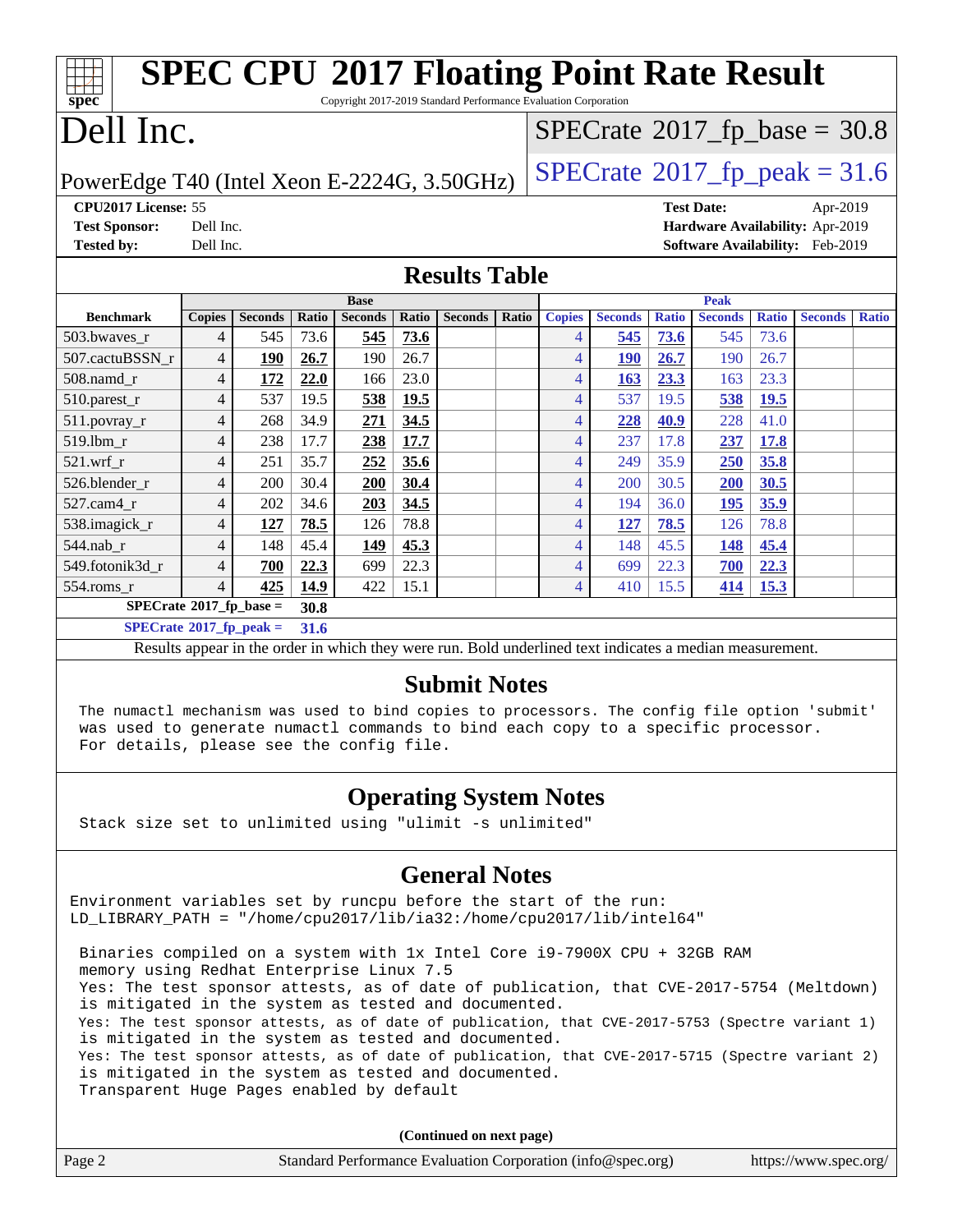| <b>SPEC CPU®2017 Floating Point Rate Result</b><br>spec<br>Copyright 2017-2019 Standard Performance Evaluation Corporation                                                                                                                                                                                                                                                                                                                                                                                                                                                                                                                   |                                                                                                                                                                               |                                                                                                                                                             |  |  |  |  |
|----------------------------------------------------------------------------------------------------------------------------------------------------------------------------------------------------------------------------------------------------------------------------------------------------------------------------------------------------------------------------------------------------------------------------------------------------------------------------------------------------------------------------------------------------------------------------------------------------------------------------------------------|-------------------------------------------------------------------------------------------------------------------------------------------------------------------------------|-------------------------------------------------------------------------------------------------------------------------------------------------------------|--|--|--|--|
| Dell Inc.                                                                                                                                                                                                                                                                                                                                                                                                                                                                                                                                                                                                                                    |                                                                                                                                                                               | $SPECrate^{\circ}2017$ fp base = 30.8                                                                                                                       |  |  |  |  |
| PowerEdge T40 (Intel Xeon E-2224G, 3.50GHz)                                                                                                                                                                                                                                                                                                                                                                                                                                                                                                                                                                                                  |                                                                                                                                                                               | $SPECrate$ <sup>®</sup> 2017_fp_peak = 31.6                                                                                                                 |  |  |  |  |
| CPU2017 License: 55<br><b>Test Sponsor:</b><br>Dell Inc.<br>Dell Inc.<br><b>Tested by:</b>                                                                                                                                                                                                                                                                                                                                                                                                                                                                                                                                                   |                                                                                                                                                                               | <b>Test Date:</b><br>Apr-2019<br>Hardware Availability: Apr-2019<br><b>Software Availability:</b> Feb-2019                                                  |  |  |  |  |
|                                                                                                                                                                                                                                                                                                                                                                                                                                                                                                                                                                                                                                              | <b>General Notes (Continued)</b>                                                                                                                                              |                                                                                                                                                             |  |  |  |  |
| Prior to runcpu invocation<br>Filesystem page cache synced and cleared with:<br>sync; echo 3><br>/proc/sys/vm/drop_caches<br>runcpu command invoked through numactl i.e.:<br>numactl --interleave=all runcpu <etc></etc>                                                                                                                                                                                                                                                                                                                                                                                                                     |                                                                                                                                                                               |                                                                                                                                                             |  |  |  |  |
|                                                                                                                                                                                                                                                                                                                                                                                                                                                                                                                                                                                                                                              | <b>Platform Notes</b>                                                                                                                                                         |                                                                                                                                                             |  |  |  |  |
| BIOS settings:<br>CPU Performance set to Maximum Performance<br>C States set to Autonomous<br>C1E disabled<br>Sysinfo program /home/cpu2017/bin/sysinfo<br>Rev: r5974 of 2018-05-19 9bcde8f2999c33d61f64985e45859ea9<br>running on intel-sut Mon Apr 22 17:12:17 2019<br>SUT (System Under Test) info as seen by some common utilities.<br>For more information on this section, see<br>https://www.spec.org/cpu2017/Docs/config.html#sysinfo<br>From /proc/cpuinfo<br>model name : Intel(R) Xeon(R) E-2224G CPU @ 3.50GHz<br>"physical id"s (chips)<br>ı.<br>4 "processors"<br>cpu cores $: 4$<br>siblings : 4<br>physical 0: cores 0 1 2 3 |                                                                                                                                                                               | cores, siblings (Caution: counting these is hw and system dependent. The following<br>excerpts from /proc/cpuinfo might not be reliable. Use with caution.) |  |  |  |  |
| From lscpu:<br>Architecture:<br>$CPU$ op-mode(s):<br>Byte Order:<br>CPU(s):<br>On-line CPU(s) list: $0-3$<br>Thread(s) per core:<br>$Core(s)$ per socket:<br>Socket(s):<br>NUMA $node(s):$<br>Vendor ID:<br>CPU family:<br>Model:<br>Model name:<br>Stepping:<br>CPU MHz:                                                                                                                                                                                                                                                                                                                                                                    | x86_64<br>$32$ -bit, $64$ -bit<br>Little Endian<br>4<br>1<br>4<br>1<br>$\mathbf{1}$<br>GenuineIntel<br>6<br>158<br>$Intel(R)$ Xeon(R) E-2224G CPU @ 3.50GHz<br>10<br>4550.125 |                                                                                                                                                             |  |  |  |  |
| (Continued on next page)<br>Standard Performance Evaluation Corporation (info@spec.org)                                                                                                                                                                                                                                                                                                                                                                                                                                                                                                                                                      |                                                                                                                                                                               |                                                                                                                                                             |  |  |  |  |
| Page 3                                                                                                                                                                                                                                                                                                                                                                                                                                                                                                                                                                                                                                       |                                                                                                                                                                               | https://www.spec.org/                                                                                                                                       |  |  |  |  |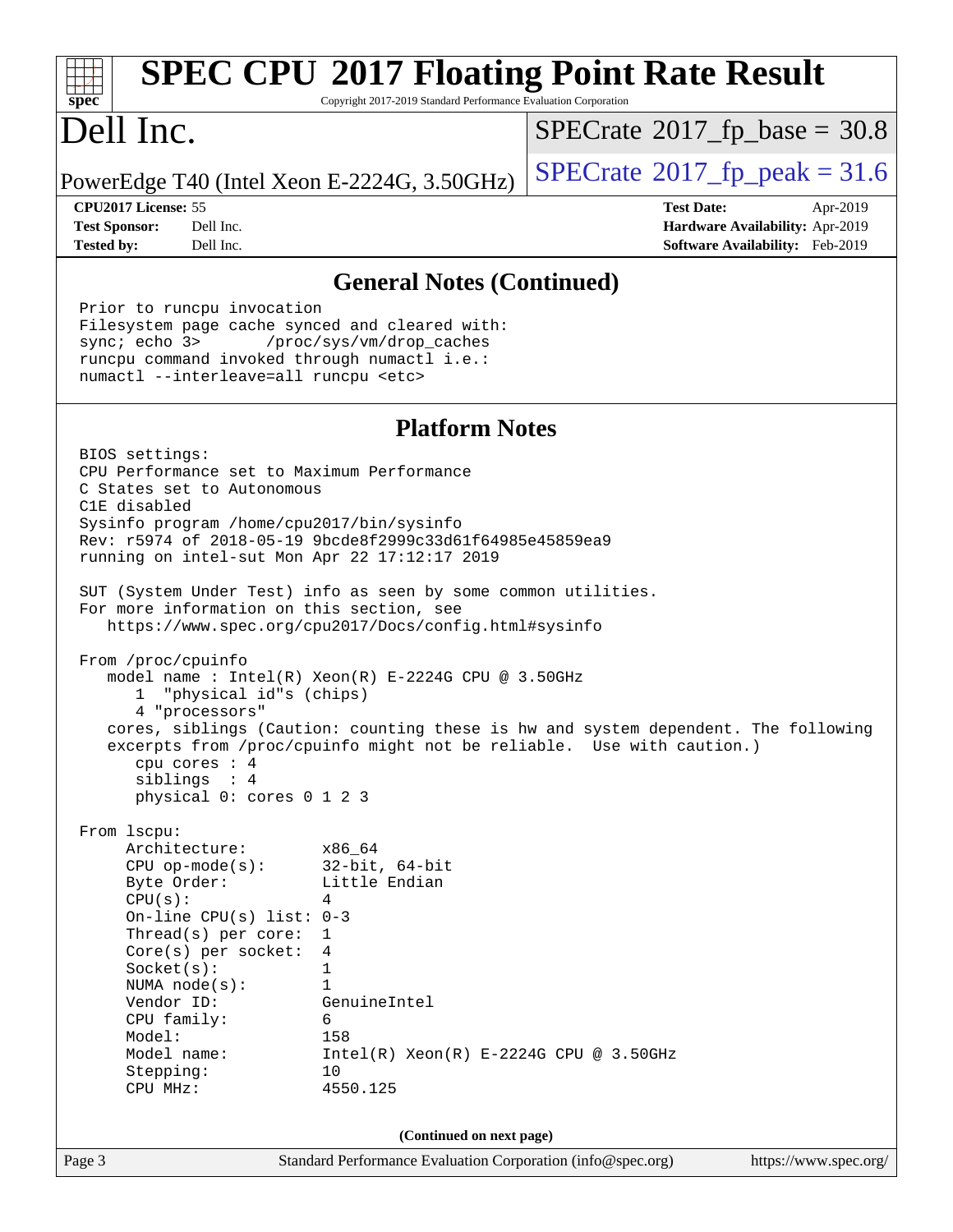| <b>SPEC CPU®2017 Floating Point Rate Result</b><br>Copyright 2017-2019 Standard Performance Evaluation Corporation<br>$spec^*$                                                                                                                                                                                                                                                                                                                                                                                                                                                                                                                                                                                                                                                                                                                                                                                                                                                                                                                                                                                                                                                                                                                                                                                                                                                                                                                                                                                                                                                                                                                                                   |                                                                                                     |  |  |  |  |  |
|----------------------------------------------------------------------------------------------------------------------------------------------------------------------------------------------------------------------------------------------------------------------------------------------------------------------------------------------------------------------------------------------------------------------------------------------------------------------------------------------------------------------------------------------------------------------------------------------------------------------------------------------------------------------------------------------------------------------------------------------------------------------------------------------------------------------------------------------------------------------------------------------------------------------------------------------------------------------------------------------------------------------------------------------------------------------------------------------------------------------------------------------------------------------------------------------------------------------------------------------------------------------------------------------------------------------------------------------------------------------------------------------------------------------------------------------------------------------------------------------------------------------------------------------------------------------------------------------------------------------------------------------------------------------------------|-----------------------------------------------------------------------------------------------------|--|--|--|--|--|
| Dell Inc.                                                                                                                                                                                                                                                                                                                                                                                                                                                                                                                                                                                                                                                                                                                                                                                                                                                                                                                                                                                                                                                                                                                                                                                                                                                                                                                                                                                                                                                                                                                                                                                                                                                                        | $SPECrate^{\circ}2017_fp\_base = 30.8$                                                              |  |  |  |  |  |
| PowerEdge T40 (Intel Xeon E-2224G, 3.50GHz)                                                                                                                                                                                                                                                                                                                                                                                                                                                                                                                                                                                                                                                                                                                                                                                                                                                                                                                                                                                                                                                                                                                                                                                                                                                                                                                                                                                                                                                                                                                                                                                                                                      | $SPECTate@2017fp peak = 31.6$                                                                       |  |  |  |  |  |
| CPU2017 License: 55<br><b>Test Sponsor:</b><br>Dell Inc.<br><b>Tested by:</b><br>Dell Inc.                                                                                                                                                                                                                                                                                                                                                                                                                                                                                                                                                                                                                                                                                                                                                                                                                                                                                                                                                                                                                                                                                                                                                                                                                                                                                                                                                                                                                                                                                                                                                                                       | <b>Test Date:</b><br>Apr-2019<br>Hardware Availability: Apr-2019<br>Software Availability: Feb-2019 |  |  |  |  |  |
|                                                                                                                                                                                                                                                                                                                                                                                                                                                                                                                                                                                                                                                                                                                                                                                                                                                                                                                                                                                                                                                                                                                                                                                                                                                                                                                                                                                                                                                                                                                                                                                                                                                                                  |                                                                                                     |  |  |  |  |  |
| <b>Platform Notes (Continued)</b><br>4700.0000<br>$CPU$ max $MHz$ :<br>CPU min MHz:<br>800.0000<br>7008.00<br>BogoMIPS:<br>Virtualization:<br>$VT - x$<br>L1d cache:<br>32K<br>Lli cache:<br>32K<br>$L2$ cache:<br>256K<br>L3 cache:<br>8192K<br>NUMA node0 CPU(s):<br>$0 - 3$<br>Flags:<br>fpu vme de pse tsc msr pae mce cx8 apic sep mtrr pge mca cmov<br>pat pse36 clflush dts acpi mmx fxsr sse sse2 ss ht tm pbe syscall nx pdpelgb rdtscp<br>lm constant_tsc art arch_perfmon pebs bts rep_good nopl xtopology nonstop_tsc cpuid<br>aperfmperf tsc_known_freq pni pclmulqdq dtes64 monitor ds_cpl vmx smx est tm2 ssse3<br>sdbg fma cx16 xtpr pdcm pcid sse4_1 sse4_2 x2apic movbe popcnt tsc_deadline_timer<br>aes xsave avx f16c rdrand lahf_lm abm 3dnowprefetch cpuid_fault epb invpcid_single<br>pti ssbd ibrs ibpb stibp tpr_shadow vnmi flexpriority ept vpid fsgsbase tsc_adjust<br>bmil hle avx2 smep bmi2 erms invpcid rtm mpx rdseed adx smap clflushopt intel_pt<br>xsaveopt xsavec xgetbvl xsaves dtherm ida arat pln pts hwp hwp_notify hwp_act_window<br>hwp_epp flush_11d<br>/proc/cpuinfo cache data<br>cache size : 8192 KB<br>WARNING: a numactl 'node' might or might not correspond to a<br>From numactl --hardware<br>physical chip.<br>available: 1 nodes (0)<br>node 0 cpus: 0 1 2 3<br>node 0 size: 64256 MB<br>node 0 free: 62988 MB<br>node distances:<br>node<br>$\overline{\phantom{0}}$<br>0: 10<br>From /proc/meminfo<br>MemTotal:<br>65798712 kB<br>HugePages_Total:<br>0<br>Hugepagesize:<br>2048 kB<br>/usr/bin/lsb_release -d<br>Ubuntu 18.04.2 LTS<br>From /etc/*release* /etc/*version*<br>debian_version: buster/sid<br>os-release: |                                                                                                     |  |  |  |  |  |
| (Continued on next page)                                                                                                                                                                                                                                                                                                                                                                                                                                                                                                                                                                                                                                                                                                                                                                                                                                                                                                                                                                                                                                                                                                                                                                                                                                                                                                                                                                                                                                                                                                                                                                                                                                                         |                                                                                                     |  |  |  |  |  |

Page 4 Standard Performance Evaluation Corporation [\(info@spec.org\)](mailto:info@spec.org) <https://www.spec.org/>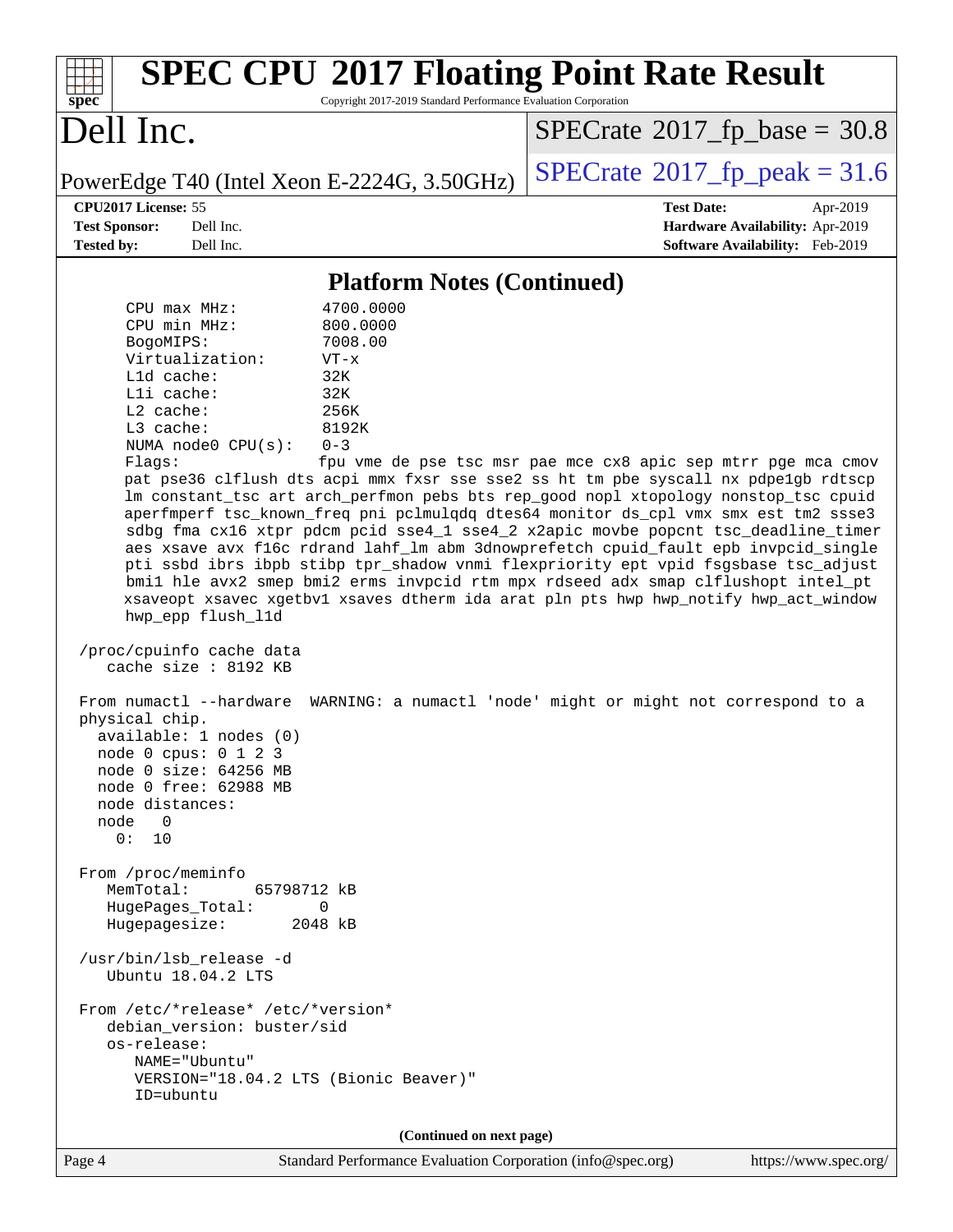| <b>SPEC CPU®2017 Floating Point Rate Result</b><br>spec<br>Copyright 2017-2019 Standard Performance Evaluation Corporation                                                                                                                                                                                                                                                        |                                                                                                     |  |  |  |  |
|-----------------------------------------------------------------------------------------------------------------------------------------------------------------------------------------------------------------------------------------------------------------------------------------------------------------------------------------------------------------------------------|-----------------------------------------------------------------------------------------------------|--|--|--|--|
| Dell Inc.                                                                                                                                                                                                                                                                                                                                                                         | $SPECrate^{\circ}2017$ fp base = 30.8                                                               |  |  |  |  |
| PowerEdge T40 (Intel Xeon E-2224G, 3.50GHz)                                                                                                                                                                                                                                                                                                                                       | $SPECTate@2017fp peak = 31.6$                                                                       |  |  |  |  |
| CPU2017 License: 55<br><b>Test Sponsor:</b><br>Dell Inc.<br><b>Tested by:</b><br>Dell Inc.                                                                                                                                                                                                                                                                                        | <b>Test Date:</b><br>Apr-2019<br>Hardware Availability: Apr-2019<br>Software Availability: Feb-2019 |  |  |  |  |
| <b>Platform Notes (Continued)</b>                                                                                                                                                                                                                                                                                                                                                 |                                                                                                     |  |  |  |  |
| ID LIKE=debian<br>PRETTY_NAME="Ubuntu 18.04.2 LTS"<br>VERSION_ID="18.04"<br>HOME_URL="https://www.ubuntu.com/"<br>SUPPORT_URL="https://help.ubuntu.com/"                                                                                                                                                                                                                          |                                                                                                     |  |  |  |  |
| uname $-a$ :<br>Linux intel-sut 4.15.0-45-generic #48-Ubuntu SMP Tue Jan 29 16:28:13 UTC 2019 x86_64<br>x86_64 x86_64 GNU/Linux                                                                                                                                                                                                                                                   |                                                                                                     |  |  |  |  |
| Kernel self-reported vulnerability status:                                                                                                                                                                                                                                                                                                                                        |                                                                                                     |  |  |  |  |
| CVE-2017-5754 (Meltdown):<br>Mitigation: PTI<br>CVE-2017-5753 (Spectre variant 1): Mitigation: __user pointer sanitization<br>CVE-2017-5715 (Spectre variant 2): Mitigation: Full generic retpoline, IBPB, IBRS_FW                                                                                                                                                                |                                                                                                     |  |  |  |  |
| run-level 5 Apr 22 14:19                                                                                                                                                                                                                                                                                                                                                          |                                                                                                     |  |  |  |  |
| SPEC is set to: /home/cpu2017<br>Type Size Used Avail Use% Mounted on<br>Filesystem<br>/dev/sda2<br>ext4 439G<br>19G 398G<br>$5\%$ /                                                                                                                                                                                                                                              |                                                                                                     |  |  |  |  |
| Additional information from dmidecode follows. WARNING: Use caution when you interpret<br>this section. The 'dmidecode' program reads system data which is "intended to allow<br>hardware to be accurately determined", but the intent may not be met, as there are<br>frequent changes to hardware, firmware, and the "DMTF SMBIOS" standard.<br>BIOS Dell Inc. 0.1.2 03/27/2019 |                                                                                                     |  |  |  |  |
| Memory:<br>4x 80CE000080CE M391A2K43BB1-CTD 16 GB 2 rank 2666                                                                                                                                                                                                                                                                                                                     |                                                                                                     |  |  |  |  |
| (End of data from sysinfo program)                                                                                                                                                                                                                                                                                                                                                |                                                                                                     |  |  |  |  |
| <b>Compiler Version Notes</b>                                                                                                                                                                                                                                                                                                                                                     |                                                                                                     |  |  |  |  |
| ===============================<br>519.1bm_r(base, peak) 538.imagick_r(base, peak)<br>С<br>544.nab_r(base, peak)                                                                                                                                                                                                                                                                  |                                                                                                     |  |  |  |  |
| Intel(R) C Intel(R) 64 Compiler for applications running on Intel(R) 64,<br>Version 19.0.1.144 Build 20181018<br>Copyright (C) 1985-2018 Intel Corporation. All rights reserved.                                                                                                                                                                                                  |                                                                                                     |  |  |  |  |
| 508.namd_r(base, peak) 510.parest_r(base, peak)<br>$C++$                                                                                                                                                                                                                                                                                                                          |                                                                                                     |  |  |  |  |
| (Continued on next page)                                                                                                                                                                                                                                                                                                                                                          |                                                                                                     |  |  |  |  |
| Page 5<br>Standard Performance Evaluation Corporation (info@spec.org)                                                                                                                                                                                                                                                                                                             | https://www.spec.org/                                                                               |  |  |  |  |
|                                                                                                                                                                                                                                                                                                                                                                                   |                                                                                                     |  |  |  |  |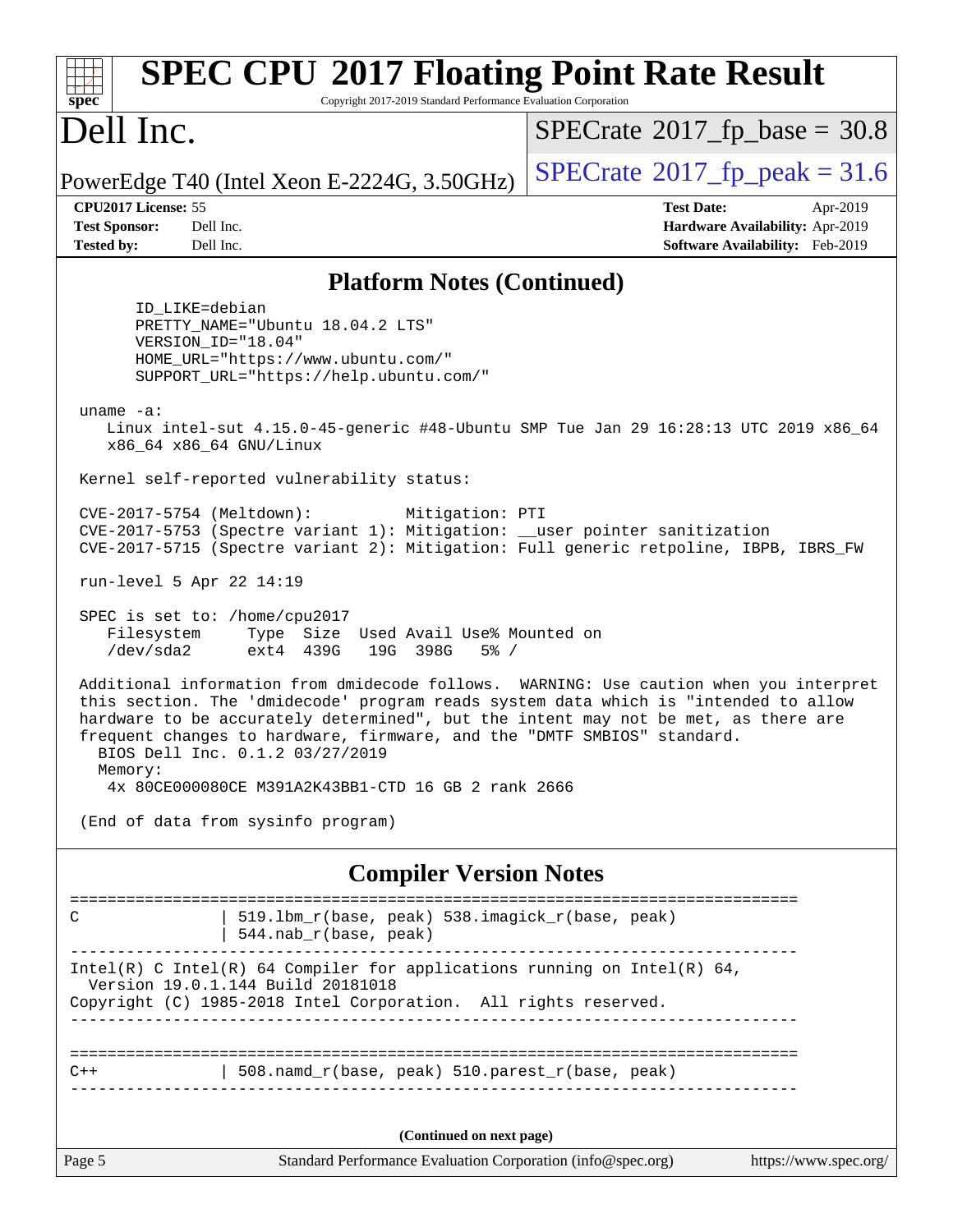| spec <sup>®</sup>                                                                                                                                                                                                                                                                                         | <b>SPEC CPU®2017 Floating Point Rate Result</b><br>Copyright 2017-2019 Standard Performance Evaluation Corporation                                                                                                                                                                                                                                                     |                                        |                                                                                |  |  |  |
|-----------------------------------------------------------------------------------------------------------------------------------------------------------------------------------------------------------------------------------------------------------------------------------------------------------|------------------------------------------------------------------------------------------------------------------------------------------------------------------------------------------------------------------------------------------------------------------------------------------------------------------------------------------------------------------------|----------------------------------------|--------------------------------------------------------------------------------|--|--|--|
| Dell Inc.                                                                                                                                                                                                                                                                                                 |                                                                                                                                                                                                                                                                                                                                                                        | $SPECrate^{\circ}2017$ fp base = 30.8  |                                                                                |  |  |  |
|                                                                                                                                                                                                                                                                                                           | PowerEdge T40 (Intel Xeon E-2224G, 3.50GHz)                                                                                                                                                                                                                                                                                                                            | $SPECrate^{\circ}2017_fp\_peak = 31.6$ |                                                                                |  |  |  |
| CPU2017 License: 55<br><b>Test Sponsor:</b><br><b>Tested by:</b>                                                                                                                                                                                                                                          | Dell Inc.<br>Dell Inc.                                                                                                                                                                                                                                                                                                                                                 | <b>Test Date:</b>                      | Apr-2019<br>Hardware Availability: Apr-2019<br>Software Availability: Feb-2019 |  |  |  |
|                                                                                                                                                                                                                                                                                                           | <b>Compiler Version Notes (Continued)</b>                                                                                                                                                                                                                                                                                                                              |                                        |                                                                                |  |  |  |
|                                                                                                                                                                                                                                                                                                           | Intel(R) $C++$ Intel(R) 64 Compiler for applications running on Intel(R) 64,<br>Version 19.0.1.144 Build 20181018<br>Copyright (C) 1985-2018 Intel Corporation. All rights reserved.                                                                                                                                                                                   |                                        |                                                                                |  |  |  |
| $C++$ , $C$                                                                                                                                                                                                                                                                                               | 511.povray_r(base, peak) 526.blender_r(base, peak)                                                                                                                                                                                                                                                                                                                     |                                        |                                                                                |  |  |  |
|                                                                                                                                                                                                                                                                                                           | Intel(R) C++ Intel(R) 64 Compiler for applications running on Intel(R) 64,<br>Version 19.0.1.144 Build 20181018<br>Copyright (C) 1985-2018 Intel Corporation. All rights reserved.<br>Intel(R) C Intel(R) 64 Compiler for applications running on Intel(R) 64,<br>Version 19.0.1.144 Build 20181018<br>Copyright (C) 1985-2018 Intel Corporation. All rights reserved. |                                        |                                                                                |  |  |  |
|                                                                                                                                                                                                                                                                                                           | $C++$ , C, Fortran   507.cactuBSSN_r(base, peak)                                                                                                                                                                                                                                                                                                                       | ___________________________________    |                                                                                |  |  |  |
| Intel(R) $C++$ Intel(R) 64 Compiler for applications running on Intel(R) 64,<br>Version 19.0.1.144 Build 20181018<br>Copyright (C) 1985-2018 Intel Corporation. All rights reserved.<br>Intel(R) C Intel(R) 64 Compiler for applications running on Intel(R) 64,<br>Version 19.0.1.144 Build 20181018     |                                                                                                                                                                                                                                                                                                                                                                        |                                        |                                                                                |  |  |  |
|                                                                                                                                                                                                                                                                                                           | Copyright (C) 1985-2018 Intel Corporation. All rights reserved.<br>$Intel(R)$ Fortran Intel(R) 64 Compiler for applications running on Intel(R)<br>64, Version 19.0.1.144 Build 20181018<br>Copyright (C) 1985-2018 Intel Corporation. All rights reserved.                                                                                                            |                                        |                                                                                |  |  |  |
| Fortran                                                                                                                                                                                                                                                                                                   | 503.bwaves_r(base, peak) 549.fotonik3d_r(base, peak)<br>554.roms_r(base, peak)                                                                                                                                                                                                                                                                                         |                                        |                                                                                |  |  |  |
| $Intel(R)$ Fortran Intel(R) 64 Compiler for applications running on Intel(R)<br>64, Version 19.0.1.144 Build 20181018<br>Copyright (C) 1985-2018 Intel Corporation. All rights reserved.                                                                                                                  |                                                                                                                                                                                                                                                                                                                                                                        |                                        |                                                                                |  |  |  |
|                                                                                                                                                                                                                                                                                                           | Fortran, C $\vert$ 521.wrf_r(base, peak) 527.cam4_r(base, peak)                                                                                                                                                                                                                                                                                                        |                                        |                                                                                |  |  |  |
| $Intel(R)$ Fortran Intel(R) 64 Compiler for applications running on Intel(R)<br>64, Version 19.0.1.144 Build 20181018<br>Copyright (C) 1985-2018 Intel Corporation. All rights reserved.<br>Intel(R) C Intel(R) 64 Compiler for applications running on Intel(R) 64,<br>Version 19.0.1.144 Build 20181018 |                                                                                                                                                                                                                                                                                                                                                                        |                                        |                                                                                |  |  |  |
|                                                                                                                                                                                                                                                                                                           | (Continued on next page)                                                                                                                                                                                                                                                                                                                                               |                                        |                                                                                |  |  |  |
| Page 6                                                                                                                                                                                                                                                                                                    | Standard Performance Evaluation Corporation (info@spec.org)                                                                                                                                                                                                                                                                                                            |                                        | https://www.spec.org/                                                          |  |  |  |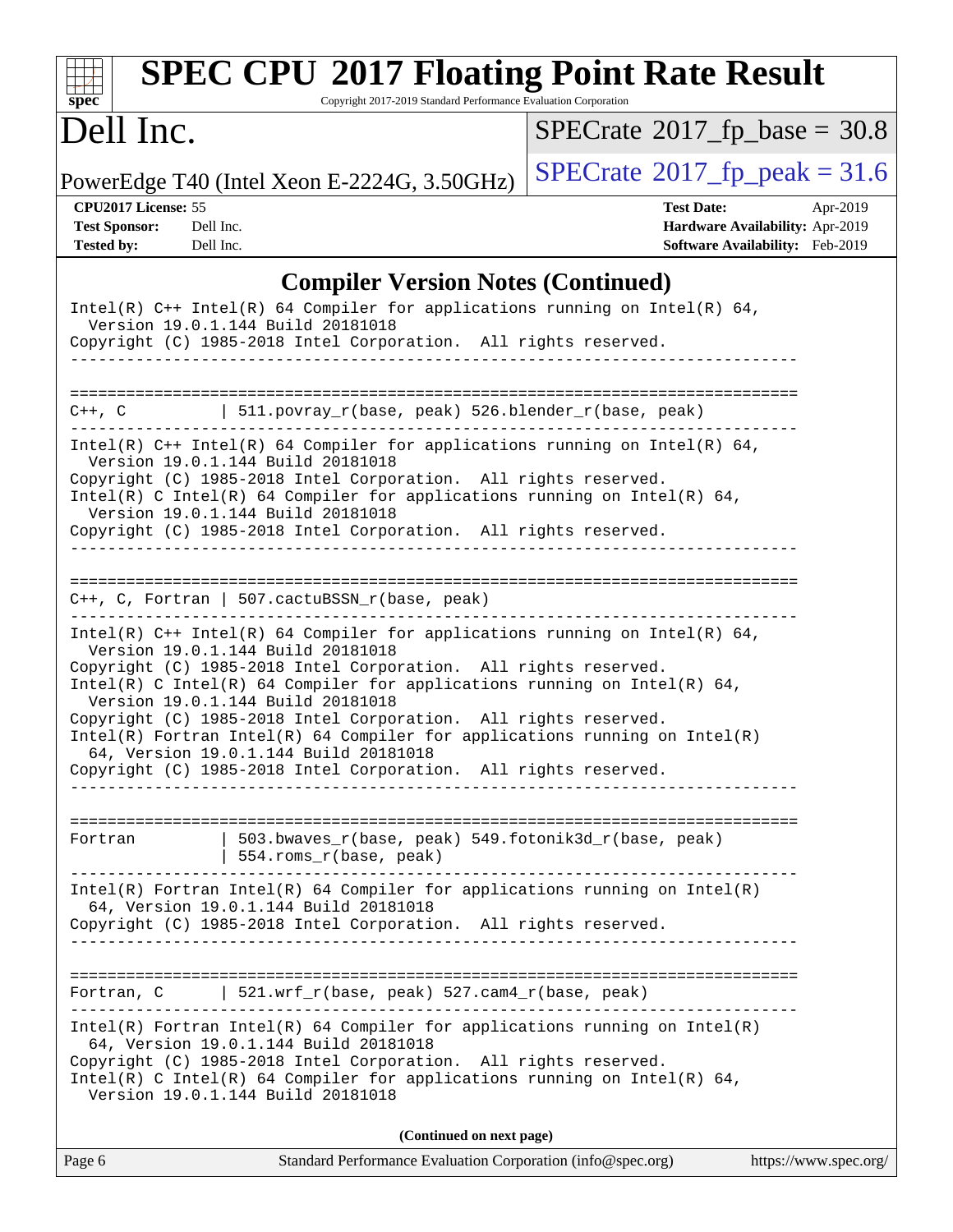# **[SPEC CPU](http://www.spec.org/auto/cpu2017/Docs/result-fields.html#SPECCPU2017FloatingPointRateResult)[2017 Floating Point Rate Result](http://www.spec.org/auto/cpu2017/Docs/result-fields.html#SPECCPU2017FloatingPointRateResult)**

Copyright 2017-2019 Standard Performance Evaluation Corporation

# Dell Inc.

**[spec](http://www.spec.org/)**

 $\pm\pm\gamma$ 

 $SPECTate@2017_fp\_base = 30.8$ 

PowerEdge T40 (Intel Xeon E-2224G, 3.50GHz)  $\left|$  [SPECrate](http://www.spec.org/auto/cpu2017/Docs/result-fields.html#SPECrate2017fppeak)®[2017\\_fp\\_peak = 3](http://www.spec.org/auto/cpu2017/Docs/result-fields.html#SPECrate2017fppeak)1.6

**[CPU2017 License:](http://www.spec.org/auto/cpu2017/Docs/result-fields.html#CPU2017License)** 55 **[Test Date:](http://www.spec.org/auto/cpu2017/Docs/result-fields.html#TestDate)** Apr-2019 **[Test Sponsor:](http://www.spec.org/auto/cpu2017/Docs/result-fields.html#TestSponsor)** Dell Inc. **[Hardware Availability:](http://www.spec.org/auto/cpu2017/Docs/result-fields.html#HardwareAvailability)** Apr-2019 **[Tested by:](http://www.spec.org/auto/cpu2017/Docs/result-fields.html#Testedby)** Dell Inc. **[Software Availability:](http://www.spec.org/auto/cpu2017/Docs/result-fields.html#SoftwareAvailability)** Feb-2019

#### **[Compiler Version Notes \(Continued\)](http://www.spec.org/auto/cpu2017/Docs/result-fields.html#CompilerVersionNotes)**

Copyright (C) 1985-2018 Intel Corporation. All rights reserved. ------------------------------------------------------------------------------

## **[Base Compiler Invocation](http://www.spec.org/auto/cpu2017/Docs/result-fields.html#BaseCompilerInvocation)**

[C benchmarks](http://www.spec.org/auto/cpu2017/Docs/result-fields.html#Cbenchmarks):  $\text{icc}$  -m64 -std=c11

[C++ benchmarks:](http://www.spec.org/auto/cpu2017/Docs/result-fields.html#CXXbenchmarks) [icpc -m64](http://www.spec.org/cpu2017/results/res2019q3/cpu2017-20190831-17299.flags.html#user_CXXbase_intel_icpc_64bit_4ecb2543ae3f1412ef961e0650ca070fec7b7afdcd6ed48761b84423119d1bf6bdf5cad15b44d48e7256388bc77273b966e5eb805aefd121eb22e9299b2ec9d9)

[Fortran benchmarks](http://www.spec.org/auto/cpu2017/Docs/result-fields.html#Fortranbenchmarks): [ifort -m64](http://www.spec.org/cpu2017/results/res2019q3/cpu2017-20190831-17299.flags.html#user_FCbase_intel_ifort_64bit_24f2bb282fbaeffd6157abe4f878425411749daecae9a33200eee2bee2fe76f3b89351d69a8130dd5949958ce389cf37ff59a95e7a40d588e8d3a57e0c3fd751)

[Benchmarks using both Fortran and C](http://www.spec.org/auto/cpu2017/Docs/result-fields.html#BenchmarksusingbothFortranandC): [ifort -m64](http://www.spec.org/cpu2017/results/res2019q3/cpu2017-20190831-17299.flags.html#user_CC_FCbase_intel_ifort_64bit_24f2bb282fbaeffd6157abe4f878425411749daecae9a33200eee2bee2fe76f3b89351d69a8130dd5949958ce389cf37ff59a95e7a40d588e8d3a57e0c3fd751) [icc -m64 -std=c11](http://www.spec.org/cpu2017/results/res2019q3/cpu2017-20190831-17299.flags.html#user_CC_FCbase_intel_icc_64bit_c11_33ee0cdaae7deeeab2a9725423ba97205ce30f63b9926c2519791662299b76a0318f32ddfffdc46587804de3178b4f9328c46fa7c2b0cd779d7a61945c91cd35)

[Benchmarks using both C and C++](http://www.spec.org/auto/cpu2017/Docs/result-fields.html#BenchmarksusingbothCandCXX): [icpc -m64](http://www.spec.org/cpu2017/results/res2019q3/cpu2017-20190831-17299.flags.html#user_CC_CXXbase_intel_icpc_64bit_4ecb2543ae3f1412ef961e0650ca070fec7b7afdcd6ed48761b84423119d1bf6bdf5cad15b44d48e7256388bc77273b966e5eb805aefd121eb22e9299b2ec9d9) [icc -m64 -std=c11](http://www.spec.org/cpu2017/results/res2019q3/cpu2017-20190831-17299.flags.html#user_CC_CXXbase_intel_icc_64bit_c11_33ee0cdaae7deeeab2a9725423ba97205ce30f63b9926c2519791662299b76a0318f32ddfffdc46587804de3178b4f9328c46fa7c2b0cd779d7a61945c91cd35)

[Benchmarks using Fortran, C, and C++:](http://www.spec.org/auto/cpu2017/Docs/result-fields.html#BenchmarksusingFortranCandCXX) [icpc -m64](http://www.spec.org/cpu2017/results/res2019q3/cpu2017-20190831-17299.flags.html#user_CC_CXX_FCbase_intel_icpc_64bit_4ecb2543ae3f1412ef961e0650ca070fec7b7afdcd6ed48761b84423119d1bf6bdf5cad15b44d48e7256388bc77273b966e5eb805aefd121eb22e9299b2ec9d9) [icc -m64 -std=c11](http://www.spec.org/cpu2017/results/res2019q3/cpu2017-20190831-17299.flags.html#user_CC_CXX_FCbase_intel_icc_64bit_c11_33ee0cdaae7deeeab2a9725423ba97205ce30f63b9926c2519791662299b76a0318f32ddfffdc46587804de3178b4f9328c46fa7c2b0cd779d7a61945c91cd35) [ifort -m64](http://www.spec.org/cpu2017/results/res2019q3/cpu2017-20190831-17299.flags.html#user_CC_CXX_FCbase_intel_ifort_64bit_24f2bb282fbaeffd6157abe4f878425411749daecae9a33200eee2bee2fe76f3b89351d69a8130dd5949958ce389cf37ff59a95e7a40d588e8d3a57e0c3fd751)

## **[Base Portability Flags](http://www.spec.org/auto/cpu2017/Docs/result-fields.html#BasePortabilityFlags)**

 503.bwaves\_r: [-DSPEC\\_LP64](http://www.spec.org/cpu2017/results/res2019q3/cpu2017-20190831-17299.flags.html#suite_basePORTABILITY503_bwaves_r_DSPEC_LP64) 507.cactuBSSN\_r: [-DSPEC\\_LP64](http://www.spec.org/cpu2017/results/res2019q3/cpu2017-20190831-17299.flags.html#suite_basePORTABILITY507_cactuBSSN_r_DSPEC_LP64) 508.namd\_r: [-DSPEC\\_LP64](http://www.spec.org/cpu2017/results/res2019q3/cpu2017-20190831-17299.flags.html#suite_basePORTABILITY508_namd_r_DSPEC_LP64) 510.parest\_r: [-DSPEC\\_LP64](http://www.spec.org/cpu2017/results/res2019q3/cpu2017-20190831-17299.flags.html#suite_basePORTABILITY510_parest_r_DSPEC_LP64) 511.povray\_r: [-DSPEC\\_LP64](http://www.spec.org/cpu2017/results/res2019q3/cpu2017-20190831-17299.flags.html#suite_basePORTABILITY511_povray_r_DSPEC_LP64) 519.lbm\_r: [-DSPEC\\_LP64](http://www.spec.org/cpu2017/results/res2019q3/cpu2017-20190831-17299.flags.html#suite_basePORTABILITY519_lbm_r_DSPEC_LP64) 521.wrf\_r: [-DSPEC\\_LP64](http://www.spec.org/cpu2017/results/res2019q3/cpu2017-20190831-17299.flags.html#suite_basePORTABILITY521_wrf_r_DSPEC_LP64) [-DSPEC\\_CASE\\_FLAG](http://www.spec.org/cpu2017/results/res2019q3/cpu2017-20190831-17299.flags.html#b521.wrf_r_baseCPORTABILITY_DSPEC_CASE_FLAG) [-convert big\\_endian](http://www.spec.org/cpu2017/results/res2019q3/cpu2017-20190831-17299.flags.html#user_baseFPORTABILITY521_wrf_r_convert_big_endian_c3194028bc08c63ac5d04de18c48ce6d347e4e562e8892b8bdbdc0214820426deb8554edfa529a3fb25a586e65a3d812c835984020483e7e73212c4d31a38223) 526.blender\_r: [-DSPEC\\_LP64](http://www.spec.org/cpu2017/results/res2019q3/cpu2017-20190831-17299.flags.html#suite_basePORTABILITY526_blender_r_DSPEC_LP64) [-DSPEC\\_LINUX](http://www.spec.org/cpu2017/results/res2019q3/cpu2017-20190831-17299.flags.html#b526.blender_r_baseCPORTABILITY_DSPEC_LINUX) [-funsigned-char](http://www.spec.org/cpu2017/results/res2019q3/cpu2017-20190831-17299.flags.html#user_baseCPORTABILITY526_blender_r_force_uchar_40c60f00ab013830e2dd6774aeded3ff59883ba5a1fc5fc14077f794d777847726e2a5858cbc7672e36e1b067e7e5c1d9a74f7176df07886a243d7cc18edfe67) 527.cam4\_r: [-DSPEC\\_LP64](http://www.spec.org/cpu2017/results/res2019q3/cpu2017-20190831-17299.flags.html#suite_basePORTABILITY527_cam4_r_DSPEC_LP64) [-DSPEC\\_CASE\\_FLAG](http://www.spec.org/cpu2017/results/res2019q3/cpu2017-20190831-17299.flags.html#b527.cam4_r_baseCPORTABILITY_DSPEC_CASE_FLAG) 538.imagick\_r: [-DSPEC\\_LP64](http://www.spec.org/cpu2017/results/res2019q3/cpu2017-20190831-17299.flags.html#suite_basePORTABILITY538_imagick_r_DSPEC_LP64) 544.nab\_r: [-DSPEC\\_LP64](http://www.spec.org/cpu2017/results/res2019q3/cpu2017-20190831-17299.flags.html#suite_basePORTABILITY544_nab_r_DSPEC_LP64) 549.fotonik3d\_r: [-DSPEC\\_LP64](http://www.spec.org/cpu2017/results/res2019q3/cpu2017-20190831-17299.flags.html#suite_basePORTABILITY549_fotonik3d_r_DSPEC_LP64) 554.roms\_r: [-DSPEC\\_LP64](http://www.spec.org/cpu2017/results/res2019q3/cpu2017-20190831-17299.flags.html#suite_basePORTABILITY554_roms_r_DSPEC_LP64)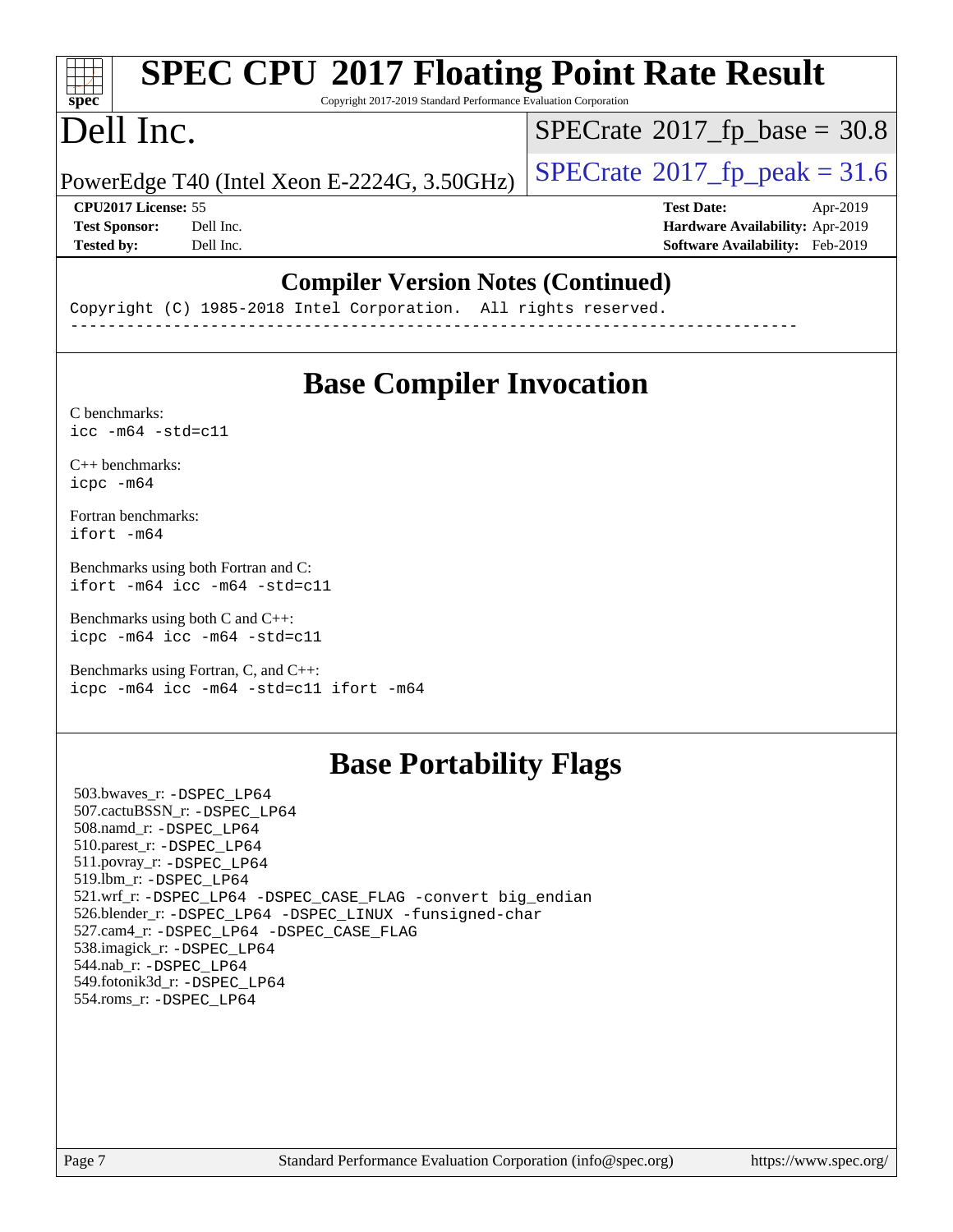| <b>SPEC CPU®2017 Floating Point Rate Result</b><br>$spec^*$<br>Copyright 2017-2019 Standard Performance Evaluation Corporation                                                               |                                                                                                            |  |  |  |  |
|----------------------------------------------------------------------------------------------------------------------------------------------------------------------------------------------|------------------------------------------------------------------------------------------------------------|--|--|--|--|
| Dell Inc.                                                                                                                                                                                    | $SPECrate^{\circ}2017$ fp base = 30.8                                                                      |  |  |  |  |
| PowerEdge T40 (Intel Xeon E-2224G, 3.50GHz)                                                                                                                                                  | $SPECTate@2017fp peak = 31.6$                                                                              |  |  |  |  |
| CPU <sub>2017</sub> License: 55<br><b>Test Sponsor:</b><br>Dell Inc.<br><b>Tested by:</b><br>Dell Inc.                                                                                       | <b>Test Date:</b><br>Apr-2019<br>Hardware Availability: Apr-2019<br><b>Software Availability:</b> Feb-2019 |  |  |  |  |
| <b>Base Optimization Flags</b>                                                                                                                                                               |                                                                                                            |  |  |  |  |
| C benchmarks:<br>-xCORE-AVX2 -ipo -03 -no-prec-div -qopt-prefetch -ffinite-math-only<br>-qopt-mem-layout-trans=4                                                                             |                                                                                                            |  |  |  |  |
| $C_{++}$ benchmarks:<br>-xCORE-AVX2 -ipo -03 -no-prec-div -qopt-prefetch -ffinite-math-only<br>-qopt-mem-layout-trans=4                                                                      |                                                                                                            |  |  |  |  |
| Fortran benchmarks:<br>-xCORE-AVX2 -ipo -03 -no-prec-div -qopt-prefetch -ffinite-math-only<br>-qopt-mem-layout-trans=4 -auto -nostandard-realloc-lhs<br>-align array32byte                   |                                                                                                            |  |  |  |  |
| Benchmarks using both Fortran and C:<br>-xCORE-AVX2 -ipo -03 -no-prec-div -qopt-prefetch -ffinite-math-only<br>-qopt-mem-layout-trans=4 -auto -nostandard-realloc-lhs<br>-align array32byte  |                                                                                                            |  |  |  |  |
| Benchmarks using both $C$ and $C++$ :<br>-xCORE-AVX2 -ipo -03 -no-prec-div -qopt-prefetch -ffinite-math-only<br>-qopt-mem-layout-trans=4                                                     |                                                                                                            |  |  |  |  |
| Benchmarks using Fortran, C, and C++:<br>-xCORE-AVX2 -ipo -03 -no-prec-div -qopt-prefetch -ffinite-math-only<br>-gopt-mem-layout-trans=4 -auto -nostandard-realloc-lhs<br>-align array32byte |                                                                                                            |  |  |  |  |
| <b>Peak Compiler Invocation</b>                                                                                                                                                              |                                                                                                            |  |  |  |  |
| C benchmarks:<br>$\text{icc}$ -m64 -std=c11                                                                                                                                                  |                                                                                                            |  |  |  |  |
| $C_{++}$ benchmarks:<br>icpc -m64                                                                                                                                                            |                                                                                                            |  |  |  |  |
| Fortran benchmarks:<br>ifort -m64                                                                                                                                                            |                                                                                                            |  |  |  |  |
| Benchmarks using both Fortran and C:<br>ifort -m64 icc -m64 -std=c11                                                                                                                         |                                                                                                            |  |  |  |  |
| Benchmarks using both $C$ and $C_{++}$ :<br>icpc -m64 icc -m64 -std=c11                                                                                                                      |                                                                                                            |  |  |  |  |
| (Continued on next page)                                                                                                                                                                     |                                                                                                            |  |  |  |  |

Page 8 Standard Performance Evaluation Corporation [\(info@spec.org\)](mailto:info@spec.org) <https://www.spec.org/>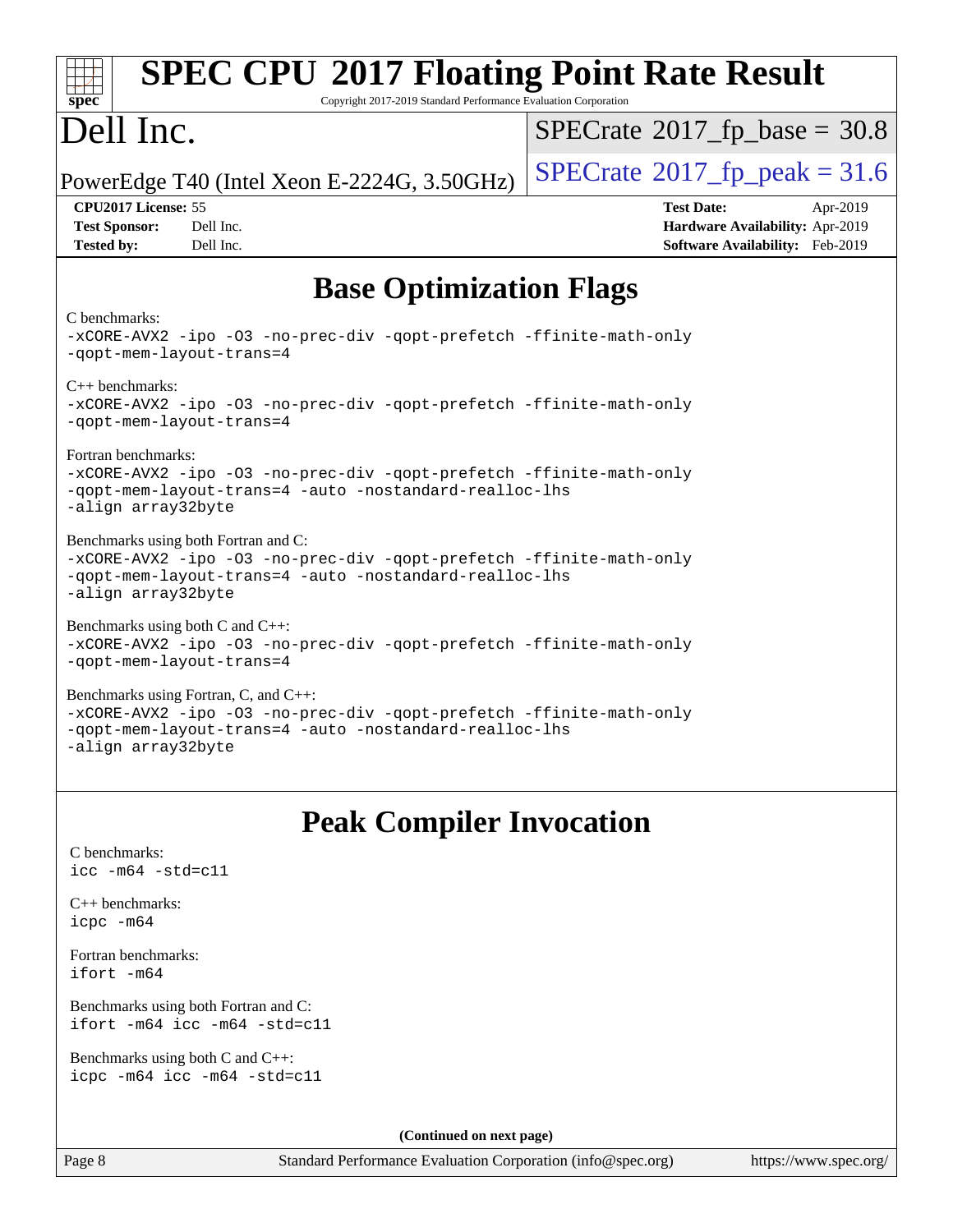# **[SPEC CPU](http://www.spec.org/auto/cpu2017/Docs/result-fields.html#SPECCPU2017FloatingPointRateResult)[2017 Floating Point Rate Result](http://www.spec.org/auto/cpu2017/Docs/result-fields.html#SPECCPU2017FloatingPointRateResult)**

Copyright 2017-2019 Standard Performance Evaluation Corporation

# Dell Inc.

**[spec](http://www.spec.org/)**

 $SPECTate$ <sup>®</sup>[2017\\_fp\\_base =](http://www.spec.org/auto/cpu2017/Docs/result-fields.html#SPECrate2017fpbase) 30.8

PowerEdge T40 (Intel Xeon E-2224G, 3.50GHz)  $\left|$  [SPECrate](http://www.spec.org/auto/cpu2017/Docs/result-fields.html#SPECrate2017fppeak)®[2017\\_fp\\_peak = 3](http://www.spec.org/auto/cpu2017/Docs/result-fields.html#SPECrate2017fppeak)1.6

**[CPU2017 License:](http://www.spec.org/auto/cpu2017/Docs/result-fields.html#CPU2017License)** 55 **[Test Date:](http://www.spec.org/auto/cpu2017/Docs/result-fields.html#TestDate)** Apr-2019 **[Test Sponsor:](http://www.spec.org/auto/cpu2017/Docs/result-fields.html#TestSponsor)** Dell Inc. **[Hardware Availability:](http://www.spec.org/auto/cpu2017/Docs/result-fields.html#HardwareAvailability)** Apr-2019 **[Tested by:](http://www.spec.org/auto/cpu2017/Docs/result-fields.html#Testedby)** Dell Inc. **[Software Availability:](http://www.spec.org/auto/cpu2017/Docs/result-fields.html#SoftwareAvailability)** Feb-2019

## **[Peak Compiler Invocation \(Continued\)](http://www.spec.org/auto/cpu2017/Docs/result-fields.html#PeakCompilerInvocation)**

[Benchmarks using Fortran, C, and C++:](http://www.spec.org/auto/cpu2017/Docs/result-fields.html#BenchmarksusingFortranCandCXX) [icpc -m64](http://www.spec.org/cpu2017/results/res2019q3/cpu2017-20190831-17299.flags.html#user_CC_CXX_FCpeak_intel_icpc_64bit_4ecb2543ae3f1412ef961e0650ca070fec7b7afdcd6ed48761b84423119d1bf6bdf5cad15b44d48e7256388bc77273b966e5eb805aefd121eb22e9299b2ec9d9) [icc -m64 -std=c11](http://www.spec.org/cpu2017/results/res2019q3/cpu2017-20190831-17299.flags.html#user_CC_CXX_FCpeak_intel_icc_64bit_c11_33ee0cdaae7deeeab2a9725423ba97205ce30f63b9926c2519791662299b76a0318f32ddfffdc46587804de3178b4f9328c46fa7c2b0cd779d7a61945c91cd35) [ifort -m64](http://www.spec.org/cpu2017/results/res2019q3/cpu2017-20190831-17299.flags.html#user_CC_CXX_FCpeak_intel_ifort_64bit_24f2bb282fbaeffd6157abe4f878425411749daecae9a33200eee2bee2fe76f3b89351d69a8130dd5949958ce389cf37ff59a95e7a40d588e8d3a57e0c3fd751)

**[Peak Portability Flags](http://www.spec.org/auto/cpu2017/Docs/result-fields.html#PeakPortabilityFlags)**

Same as Base Portability Flags

## **[Peak Optimization Flags](http://www.spec.org/auto/cpu2017/Docs/result-fields.html#PeakOptimizationFlags)**

[C benchmarks](http://www.spec.org/auto/cpu2017/Docs/result-fields.html#Cbenchmarks):

```
 519.lbm_r: -prof-gen(pass 1) -prof-use(pass 2) -ipo -xCORE-AVX2 -O3
-no-prec-div -qopt-prefetch -ffinite-math-only
-qopt-mem-layout-trans=4
```
538.imagick\_r: basepeak = yes

```
 544.nab_r: -xCORE-AVX2 -ipo -O3 -no-prec-div -qopt-prefetch
-ffinite-math-only -qopt-mem-layout-trans=4
```
[C++ benchmarks:](http://www.spec.org/auto/cpu2017/Docs/result-fields.html#CXXbenchmarks)

```
 508.namd_r: -prof-gen(pass 1) -prof-use(pass 2) -ipo -xCORE-AVX2 -O3
-no-prec-div -qopt-prefetch -ffinite-math-only
-qopt-mem-layout-trans=4
```
510.parest\_r: basepeak = yes

[Fortran benchmarks](http://www.spec.org/auto/cpu2017/Docs/result-fields.html#Fortranbenchmarks):

 503.bwaves\_r: [-xCORE-AVX2](http://www.spec.org/cpu2017/results/res2019q3/cpu2017-20190831-17299.flags.html#user_peakFOPTIMIZE503_bwaves_r_f-xCORE-AVX2) [-ipo](http://www.spec.org/cpu2017/results/res2019q3/cpu2017-20190831-17299.flags.html#user_peakFOPTIMIZE503_bwaves_r_f-ipo) [-O3](http://www.spec.org/cpu2017/results/res2019q3/cpu2017-20190831-17299.flags.html#user_peakFOPTIMIZE503_bwaves_r_f-O3) [-no-prec-div](http://www.spec.org/cpu2017/results/res2019q3/cpu2017-20190831-17299.flags.html#user_peakFOPTIMIZE503_bwaves_r_f-no-prec-div) [-qopt-prefetch](http://www.spec.org/cpu2017/results/res2019q3/cpu2017-20190831-17299.flags.html#user_peakFOPTIMIZE503_bwaves_r_f-qopt-prefetch) [-ffinite-math-only](http://www.spec.org/cpu2017/results/res2019q3/cpu2017-20190831-17299.flags.html#user_peakFOPTIMIZE503_bwaves_r_f_finite_math_only_cb91587bd2077682c4b38af759c288ed7c732db004271a9512da14a4f8007909a5f1427ecbf1a0fb78ff2a814402c6114ac565ca162485bbcae155b5e4258871) [-qopt-mem-layout-trans=4](http://www.spec.org/cpu2017/results/res2019q3/cpu2017-20190831-17299.flags.html#user_peakFOPTIMIZE503_bwaves_r_f-qopt-mem-layout-trans_fa39e755916c150a61361b7846f310bcdf6f04e385ef281cadf3647acec3f0ae266d1a1d22d972a7087a248fd4e6ca390a3634700869573d231a252c784941a8) [-auto](http://www.spec.org/cpu2017/results/res2019q3/cpu2017-20190831-17299.flags.html#user_peakFOPTIMIZE503_bwaves_r_f-auto) [-nostandard-realloc-lhs](http://www.spec.org/cpu2017/results/res2019q3/cpu2017-20190831-17299.flags.html#user_peakEXTRA_FOPTIMIZE503_bwaves_r_f_2003_std_realloc_82b4557e90729c0f113870c07e44d33d6f5a304b4f63d4c15d2d0f1fab99f5daaed73bdb9275d9ae411527f28b936061aa8b9c8f2d63842963b95c9dd6426b8a) [-align array32byte](http://www.spec.org/cpu2017/results/res2019q3/cpu2017-20190831-17299.flags.html#user_peakEXTRA_FOPTIMIZE503_bwaves_r_align_array32byte_b982fe038af199962ba9a80c053b8342c548c85b40b8e86eb3cc33dee0d7986a4af373ac2d51c3f7cf710a18d62fdce2948f201cd044323541f22fc0fffc51b6)

549.fotonik3d\_r: Same as 503.bwaves\_r

```
 554.roms_r: -prof-gen(pass 1) -prof-use(pass 2) -ipo -xCORE-AVX2 -O3
-no-prec-div -qopt-prefetch -ffinite-math-only
-qopt-mem-layout-trans=4 -auto -nostandard-realloc-lhs
-align array32byte
```
**(Continued on next page)**